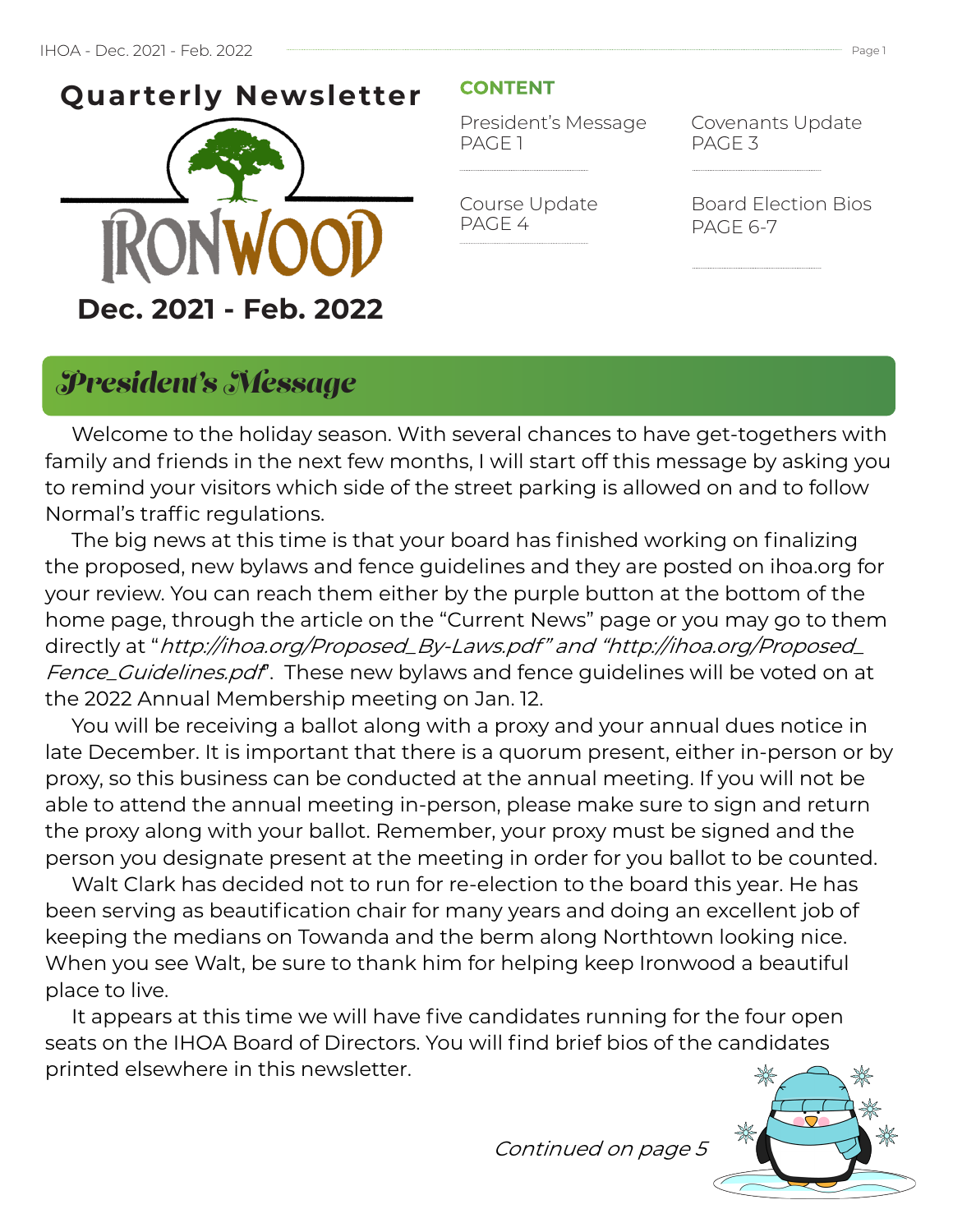# *A Message from IHOA Vice President*

We wish you all a wonderful holiday season and the very best for the new year. We also hope everyone had a great Thanksgiving and didn't eat too much.

 I'd like to take this opportunity to thank all the IHOA board members for the very thoughtful job that they have all done this year. Most of you probably aren't aware of the time and effort that is spent by the board to hopeful keeping the neighborhood looking the best in the area.



 A very big shout out to David Brown for the wonderful leadership as IHOA president. David has worked tirelessly on working on the bylaws and fence guidelines updates that will be brought before the membership for a vote at the annual meeting.

 The IHOA finances have been well cared for by our treasurer, JoEllen Bahnsen. She pays our bills and always looks for the best prices for supplies. She is always available to the realtors who need letters for closings, sometime with very little notice. She also has had to deal with banks for refinancing mortgages. She put together our annual budget and a financial report for year-end. She has always done an excellent job, so a big "thank you!"

 Our secretary, Amy Mortensen, has done a great job getting the minutes of our monthly meeting out in a very timely manner. Thanks Amy!!

 Ali Preston has done a very good job keeping us all informed as our communications chair by posting any communications to the residents and putting together our IHOA quarterly newsletter. Getting all the articles from the board members is not always an easy job. A big thanks Ali!!

 Our covenants chair, Susan Parrent, has done a wonderful job of keeping our residents informed of the Town of Normal ordinances and the IHOA covenants. Thanks Susan for always being on top of things.

 Last but not least, a very big thanks you to Walt Clark who has chaired the beautification committee for many years and has seen to the upkeep of the berms and has worked with LKM for tree removal and tree planting. He also was responsible for contracting our new signs. Walt has decided to retire from the board and will not be running for re-election. You will be missed Walt!!!

 Once again thanks to you all!!! Please remember our food pantry drop off box at the club house. Any donation is greatly appreciated. Thanks!!!

### **Linda Rheeling, vice president**

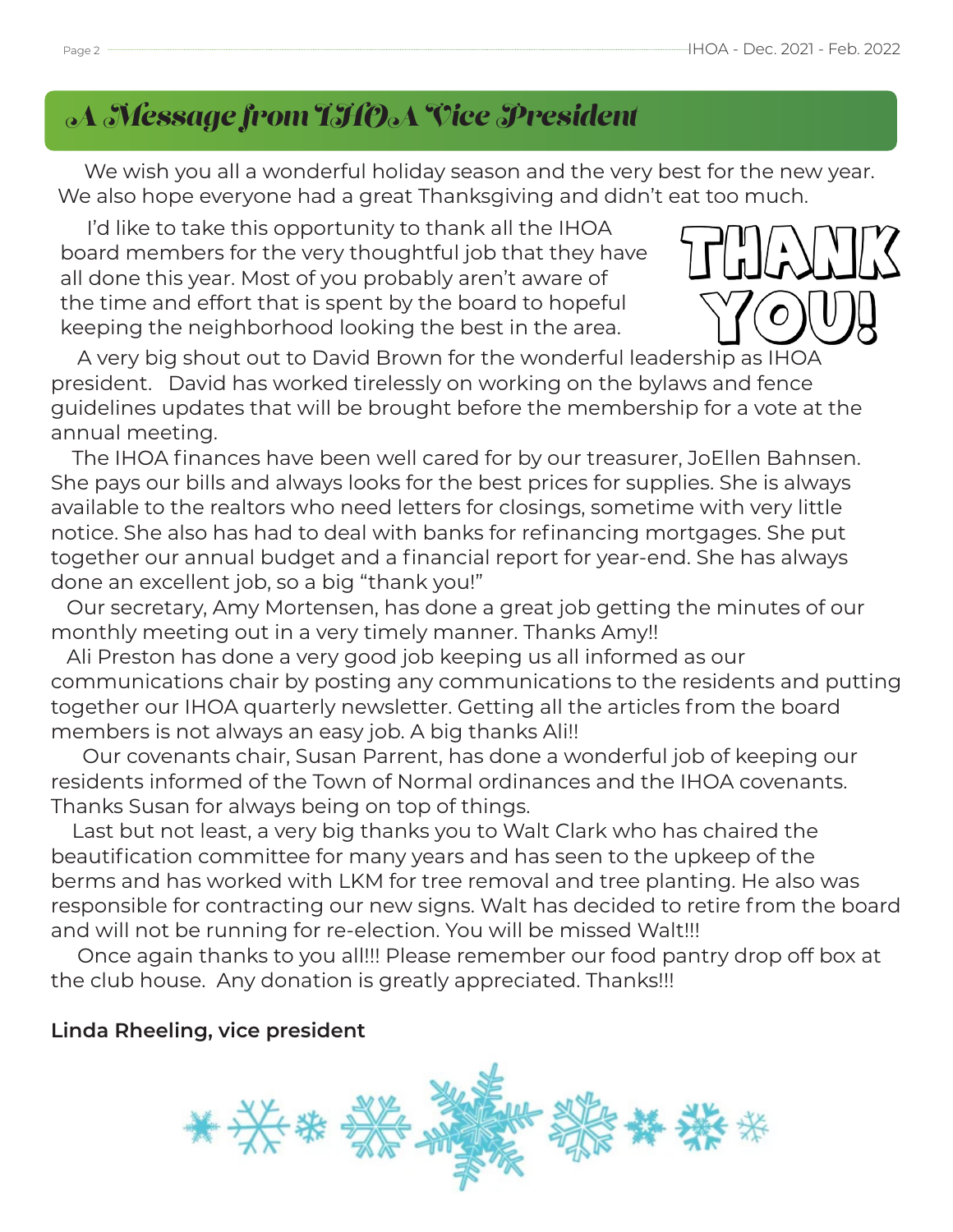# *Covenants Update*

### **By Susan Parrent**

Winter weather is soon to be here. Below are reminders from the Town of Normal.

### **Snow Parking Ban**

During a snow event, you may park vehicles on Town streets if there is:

- Less than 2" of snow accumulation.
- More than 2" of snow accumulation and **no** parking ban in effect.

Often times when 2" or more of snow has accumulated, the Public Works Department will issue a snow parking ban. When a parking ban is activated:

- No parked cars are permitted on any streets.
- Cars must be moved to a driveway, garage, or parking lot.
- Normal Police may ticket cars for not complying.

If you do not have a driveway or garage, you may park for free in the parking lots of the Town's parks, including but not limited to:

• Anderson, Fairview, Maxwell, Rosa Parks Commons, Shepard, Underwood

**Note:** A snow parking ban is activated to allow snowplow crews to clear the entire street including parking areas. When a ban is in effect, information is distributed to the local media. Additionally, information is posted on the Town of Normal website (www.normal.org), Facebook page, and Twitter account.

**Ironwood Reminder:** Parking is allowed on only one side of the street. Be sure to notify your family and guests of this guideline throughout the busy winter season.

### **Shoveling of Sidewalks**

 The Town does not require the shoveling of sidewalks. However, consider being neighborly with safety in mind and shovel your walks, especially for students as they walk to and from school bus stops.

 Another consideration is to recognize the number of walkers/joggers we have in the subdivision. Walking and exercising outside in all kinds of elements is popular so be alert for people on the sidewalks and streets. Let's assist and protect the walkers, joggers and school bus riders so they do not have to share the streets with vehicles.

Continued on page 7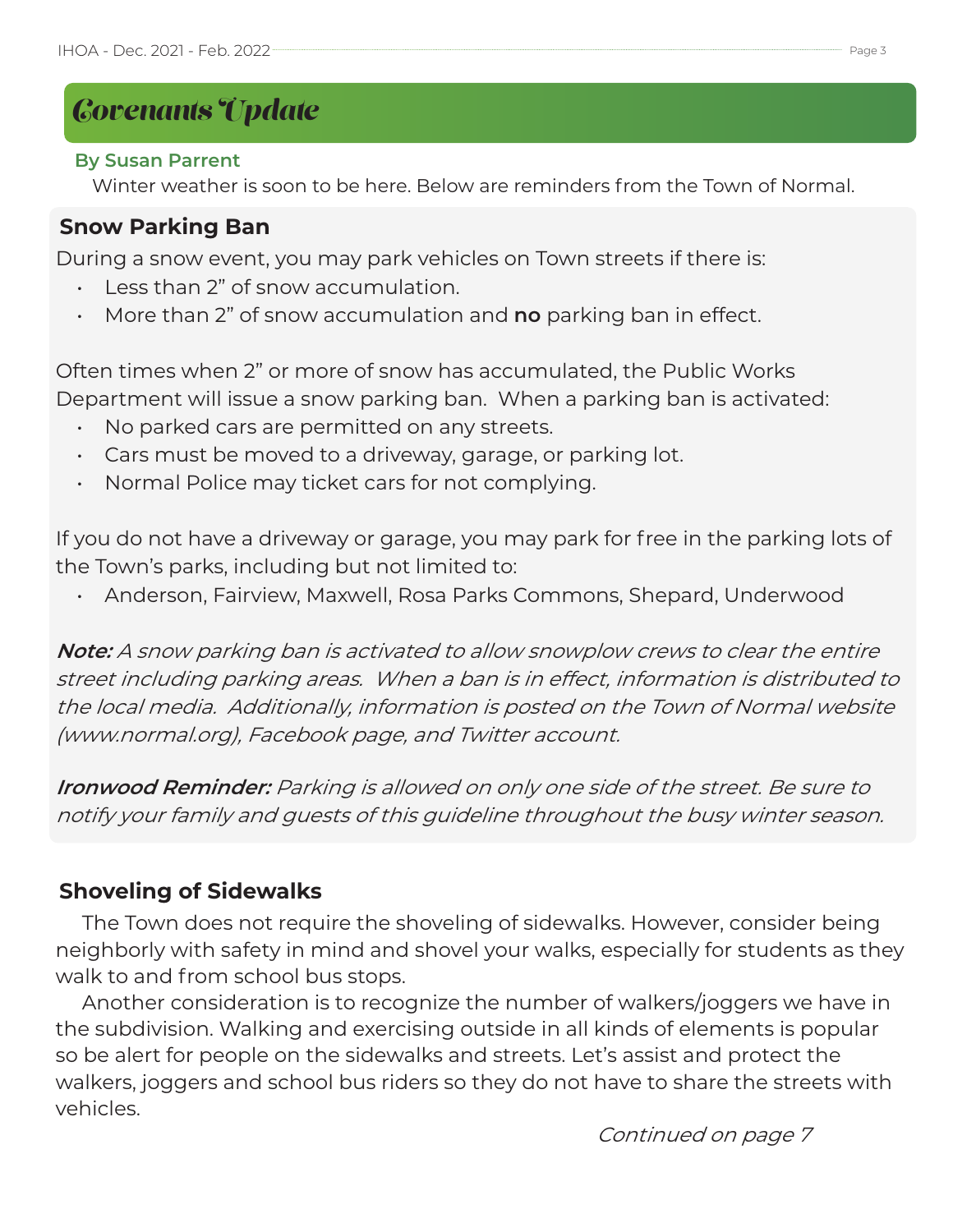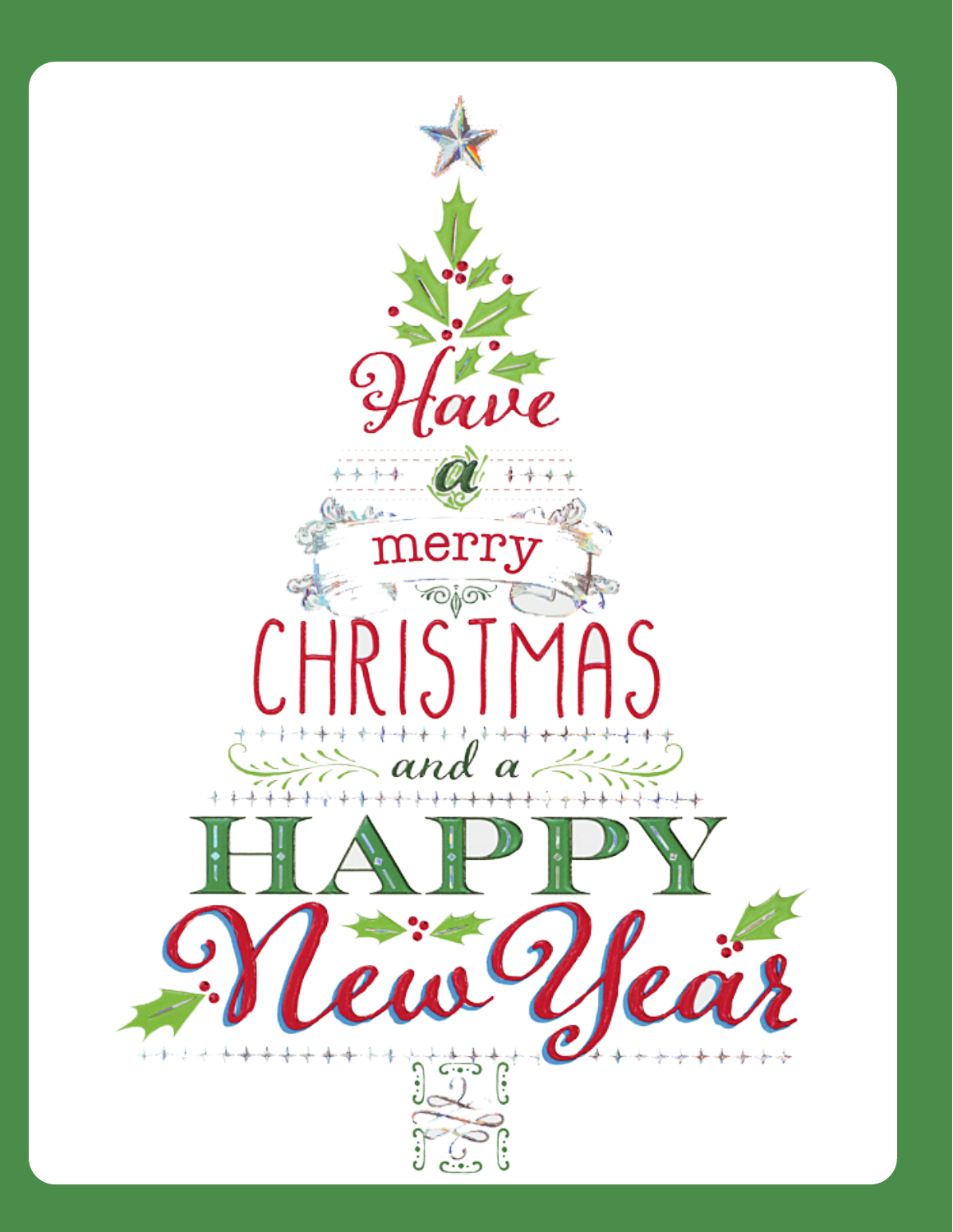# *Ironwood Home Sales -Last 9 Months*

- 22 single family detached homes sold in the last 9 months
- 20 were 1.5 and 2 story homes with 2 ranch homes
- Sold Price: high was \$564,000 low was \$230,000 average of \$306,714
- Days on Market: high was 51 low was 1 day average of 8

 $\oint$  4 single family attached homes sold in the last 9 months

| $\textcircled{ }$ Sold Price: high was \$252,000 | low was \$220,000 | average of \$234,128 |
|--------------------------------------------------|-------------------|----------------------|
| ♦ Days on Market: high was 23                    | low was 3 days    | average of 8         |

There are no active or pending homes as of this reporting date.

Information provided by the Bloomington-Normal Association of Realtors Provided by Floyd Aper, Real Estate Broker with Coldwell Banker Real Estate Group.

### **Welcome neighbors!**

The IHOA Board of Directors meets on the second Tuesday of every month at 7 p.m. at the Ironwood Golf Course clubhouse. Monthly agenda and minutes can be found at ihoa.org. Stop by a meeting to say hi, or reach out to any board member (information on the back page) with any questions. Welcome to Ironwood!

# *President's Message Cont'd...*

 With the cold weather arriving, the Town of Normal has begin its leaf vacuuming program which will run untill late December. The board would like to remind residents that raking leaves into the gutter can cause problem with the functioning of the storm sewers. Leaves should be raked to the front of your property, but not be allowed to fall into the gutters. Residents can calculate when the Town will be vacuuming leaves in Ironwood by using the interactive map on the Town's website - "https://www.normal.org/210/Leaves".

 I will close this message with my annual suggestion that if you live on the side of the street which does not have a sidewalk, as I do, we can always be a good neighbor by occasionally shoveling the sidewalk across the street from your house. Also, remember that if the Town issues a "No Parking Ban," then all cars should be off the streets Ironwood until the ban is lifted.

### **David Brown, president**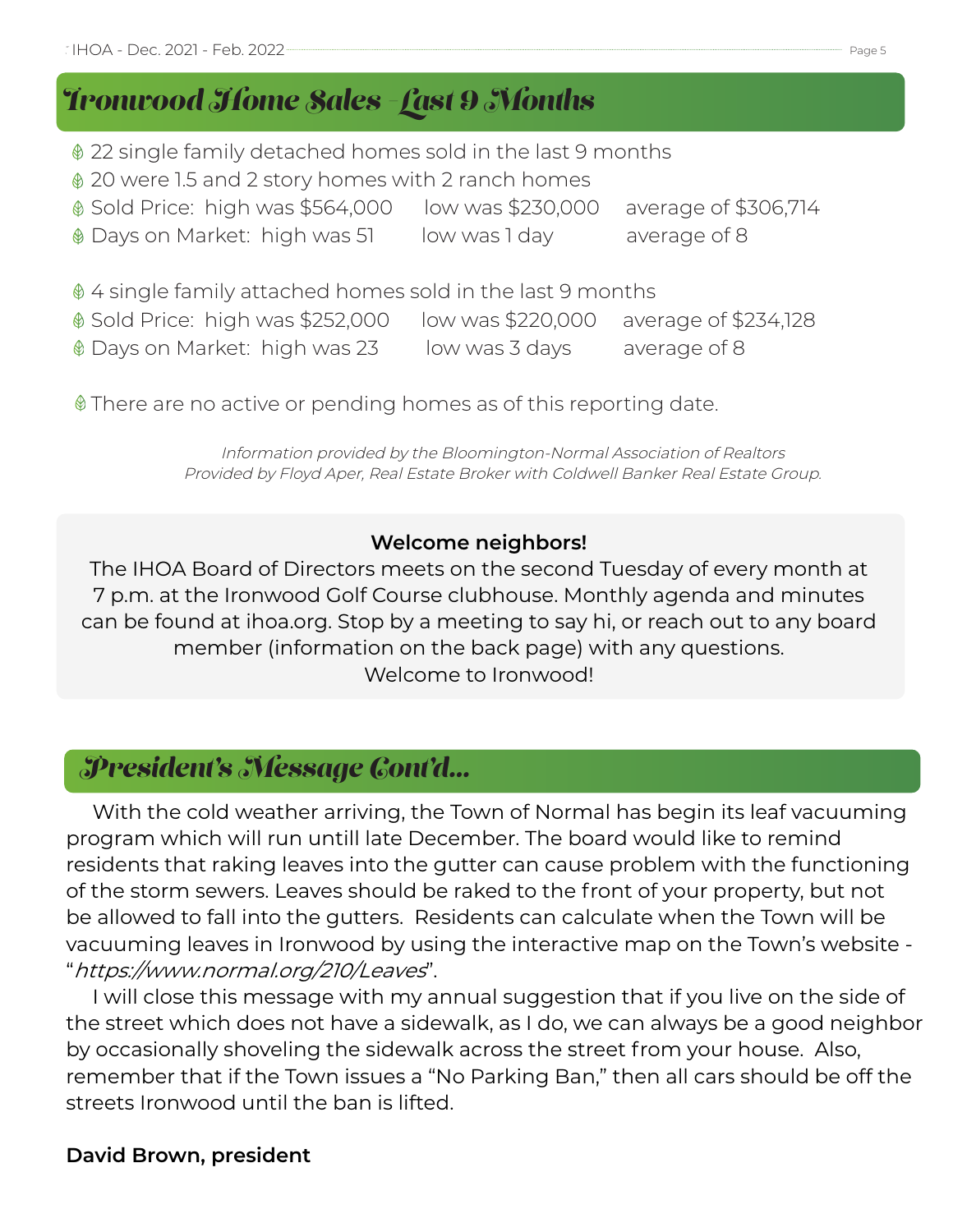# *Candidates for the IHOA Board of Directors*



 The IHOA Annual Meeting will be held at **7 p.m. on Jan. 11.** The ballot for the election of IHOA Board members will be sent out in mid-December along with your dues notice. Make sure you return your ballot, along with your dues, so they can be counted. Below are the biographies of the residents running for two-year terms on the IHOA Board of Directors beginning Jan. 2022. Four residents will be elected.

### **David Brown**

David moved to Ironwood in 2005 from Wisconsin. He was elected to the board in 2006. He has served on the board as vice-president, secretary and communications chair. Currently he is the board's president and has maintained the association's website since 2005.

#### **Katy Gesell**

I appreciate being considered for the IHOA Board of Directors! I was born and raised in Normal. My husband, Brendan, and I met in high school and married in 2016. We purchased our home in Ironwood in March of 2020. We have two boys, Gavin (3 years) and Henry (18 months), and one dog Harley (an 8 years old lab). I work as a Strategic Business Advisor for a local technology and cybersecurity company, Integrity Technology Solutions. Brendan owns and operates Post Up Fencing. Moving to a new neighborhood was exciting, but when the pandemic hit two weeks after we closed on our home, I wasn't sure how we would get to know anyone or if it would change our neighborly experience. Thankfully, Ironwood has lived up to it's long-standing reputation and has been a wonderful and inviting neighborhood to live in. We are so lucky to have found our forever home in Ironwood and love living here. I believe I would be a good fit on the IHOA Board of Directors because I can help make sure all neighbors are kept in the know, I will listen to any questions and requests and I will always be transparent with how and why I make decisions. As someone newer to the neighborhood, I can bring fresh perspectives and ideas. It is important to me that I help support the neighborhood that my kids will grow up in and I can't think of any better way to support Ironwood than to be on the IHOA Board. Thank you in advance for considering me!

#### **Keith Palmgren**

I have been a resident of Bloomington-Normal since 1982 and an Ironwood Subdivision resident for almost 29 years. I've worked for Cumulus Broadcasting (WJBC, WBNQ, B104, Nash Icon and WJEZ) for over 37 years. I've been a member of the Sunrise Rotary Club for over 30 years (functioning as a charter member as well as secretary); served on the board for the Bloomington-Normal Baseball Association for over 29 years (served as president for over 10 years); and am currently on the Town of Normal Zoning Board of Appeals (15 years). I've raised four grown children in Ironwood and consider this the best place to live in Normal. My civic involvement demonstrates my heart for giving back to the community. Now I'd like to give my time to the place I've called home for nearly 29 years by serving on the Ironwood Homeowners Board of Directors. Thank you for your consideration.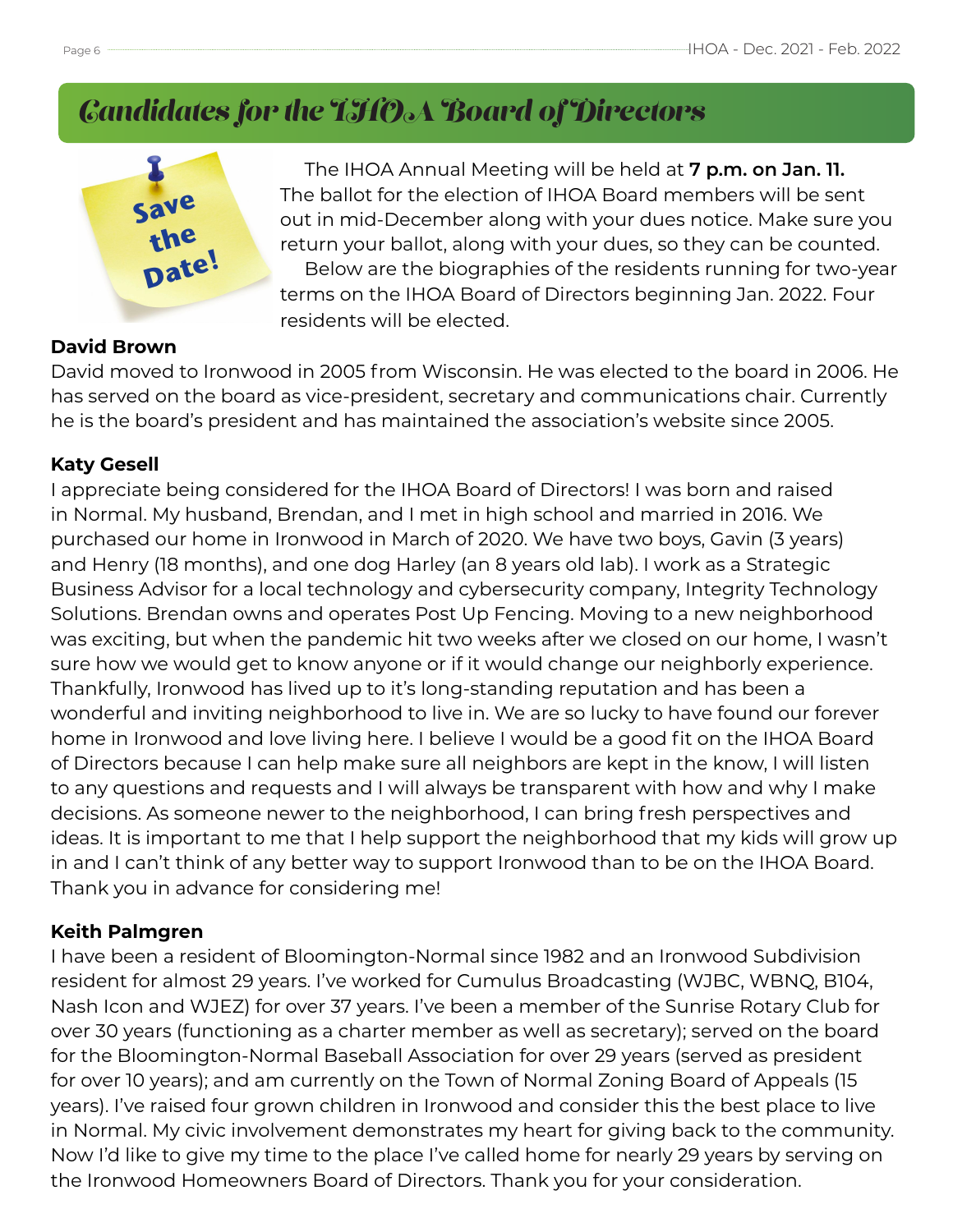# *Candidates for the IHOA Board of Directors Cont'd...*

### **Ali Preston**

Hi, my name is Ali and I've served on the IHOA Board of Directors since Jan. 2019. My husband, Scott, and I have lived in Ironwood since 2016. We have two rescue pups, Duncan and Donut, and they love long walks around the neighborhood. I have served as the communications chair the last two years and enjoy talking to and sharing information with residents. I first ran for the board because it is important to me to protect and improve the characteristics and quality of life of the neighborhood that we have all come to expect and enjoy, and I would like to keep doing that. I'm asking you to vote Ali Preston for IHOA Board!

### **Linda Rheeling**

I'm Linda Rheeling and I'm asking for your vote to the Ironwood Homeowners Board of Directors. I'm not a political person so I will not be going door-to-door or handing out fliers asking for your vote, so this will be my only communications asking for your vote. My mission as a board member is to be consistent and up hold the bylaws and covenants as they are written. I also would like to see that the neighborhood remains as beautiful tomorrow as it is today for all our wonderful new families that have found their forever home. My husband Roger and I have lived and loved Ironwod for almost 30 years and look forward to many more. Thank you for your consideration.



## *Covenants Update Cont'd...*

### **Live Christmas Tree Removel**

After the holidays, follow the guidelines established by the Town for tree pick-up and removal. The tree must be bare, no decorations attached and not in a plastic bag.

### **Covenant News**

Boating and camping season is over. The board is appreciative of the homeowners who notify us about a boat or camper in the driveway for a short time period due to seasonal maintenance. **Article V, Section 17** is specific in relation to the storage of recreational type vehicles and all trailers. Covenants are available at www.ihoa.org.

**Copies of IHOA covenants and bylaws can be found at IHOA.org.**